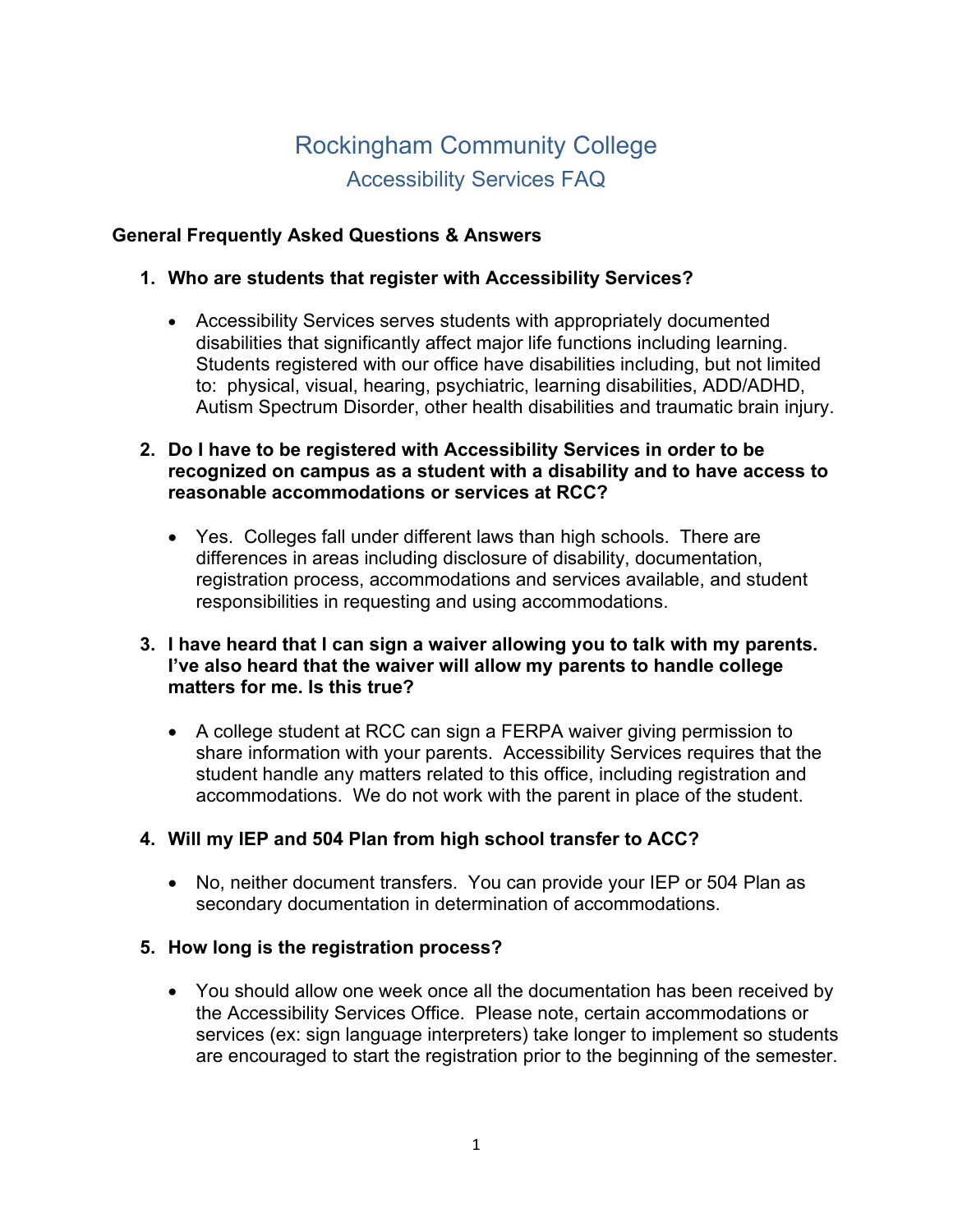### **6. What types of Accessibility Services are offered? What services do I qualify for**?

• Services are determined on an individualized case by case base. This process involves a review of documentation and an interactive meeting with the student.

## **7. How do I register with Accessibility Services?**

• For detailed information, please review the RCC website or Etrieve Central for directions and forms.

#### **8. What does the term "documentation" mean? Does documentation mean that you need my medical records?**

• Generally, "documentation" means a letter from a doctor, or a psychoeducational evaluation from a psychologist, depending upon your disability. . A typed letter on letterhead or psycho-educational evaluation allows the medical professional to explain the disability and significant effects on major life functions. More information on disability documentation guidelines is located on the Accessibility [Services webpage](https://www.alamancecc.edu/services-for-students-site/disability-services/) or in Etrieve Central.

## **9. Once I am registered with Accessibility Services, are my instructors automatically notified of my disability and need for accommodations?**

• No. We cannot provide information about your disability to anyone on campus without written consent from you. Each semester, you must notify Accessibility Services of the accommodations you will need. In most cases, instructors are only informed of the accommodations you will need in their class and not the nature of the disability.

#### **10. In high school, my teacher handled arrangements for extended test time. Will it work the same way at RCC?**

• No. In college, you have an active role in obtaining accommodations.

## **11. What if I don't need accommodations in all my classes? Can I just use accommodations for certain classes?**

• Yes. The structure of classes can be different and you may not need accommodations in all of your classes. You only need to request accommodations for the classes you need them in.